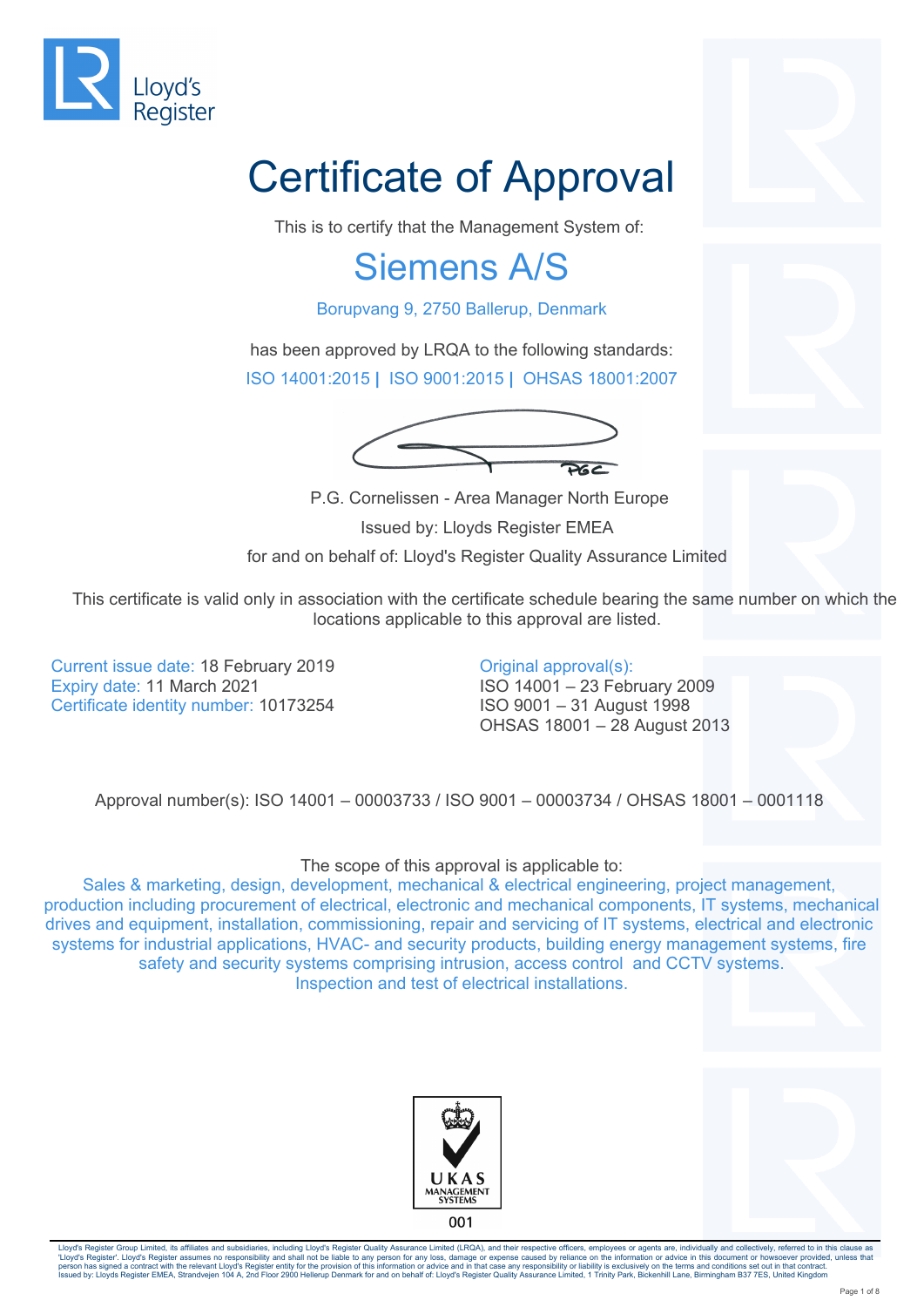

Certificate identity number: 10173254

| Location                                  | <b>Activities</b>                                                                                                                                                                                                                                                                                                                                                                                                                                                                                                        |
|-------------------------------------------|--------------------------------------------------------------------------------------------------------------------------------------------------------------------------------------------------------------------------------------------------------------------------------------------------------------------------------------------------------------------------------------------------------------------------------------------------------------------------------------------------------------------------|
| HQ<br>Borupvang 9, 2750 Ballerup, Denmark | ISO 14001:2015<br><b>Division Power Distribution:</b><br>Sales, design, project management including<br>procurement of electrical and electronic<br>components and equipment, installation,<br>commissioning and repair and servicing of<br>electrical and electronic systems.                                                                                                                                                                                                                                           |
|                                           | <b>Division Energy:</b><br>Sales, design, project management including<br>procurement of electrical and electronic<br>components and equipment, installation,<br>commissioning, repair and servicing of electrical<br>and electronic systems.<br>Division Digital Factory and Process Industries &<br>Drives:<br>Sales and servicing of components, mechanical<br>drives and equipment.                                                                                                                                  |
|                                           | <b>Division Building Technologies:</b><br>Fire Safety & Security - FSS<br>Sales, project management, service and<br>maintenance of fire protection (fire detection &<br>alarm, sprinkler and voice alarm) and security<br>systems (access control, intrusion and CCTV).<br><b>Building Automation- Comfort</b><br>Sales, project management, service and<br>maintenance of BMS-systems and Building<br>Energy Management Systems.<br><b>Control Products &amp; Systems- CPS</b><br>Sales of HVAC- and security products. |



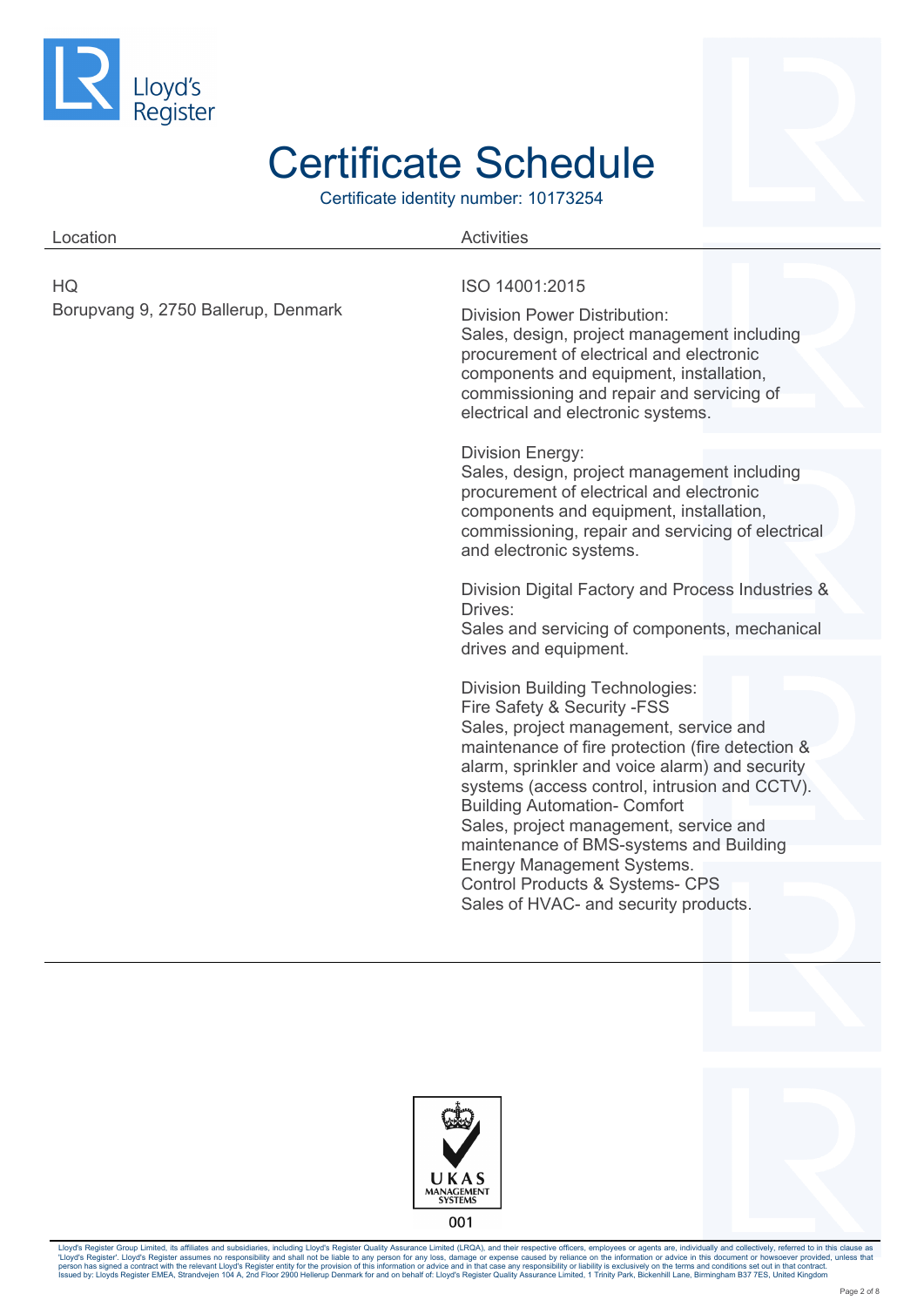

Certificate identity number: 10173254

| Location | <b>Activities</b>                                                                                                                                                  |
|----------|--------------------------------------------------------------------------------------------------------------------------------------------------------------------|
|          | ISO 9001:2015                                                                                                                                                      |
|          | Division Power Distribution:<br>Sales, design, project management including<br>procurement of electrical and electronic<br>components and equipment, installation, |

Sales, design, project management including procurement of electrical and electronic components and equipment, installation, commissioning, repair and servicing of electrical and electronic systems. Division Digital Factory and Process Industries & Drives: Sales and servicing of components, mechanical drives and equipment. Division Building Technologies: Fire Safety & Security -FSS Sales, project management, service and maintenance of fire protection (fire detection & alarm, sprinkler and voice alarm) and security systems (access control, intrusion and CCTV). Building Automation- Comfort

commissioning and repair and servicing of

electrical and electronic systems.

Division Energy:

Sales, project management, service and maintenance of BMS-systems and Building Energy Management Systems. Control Products & Systems- CPS Sales of HVAC- and security products.



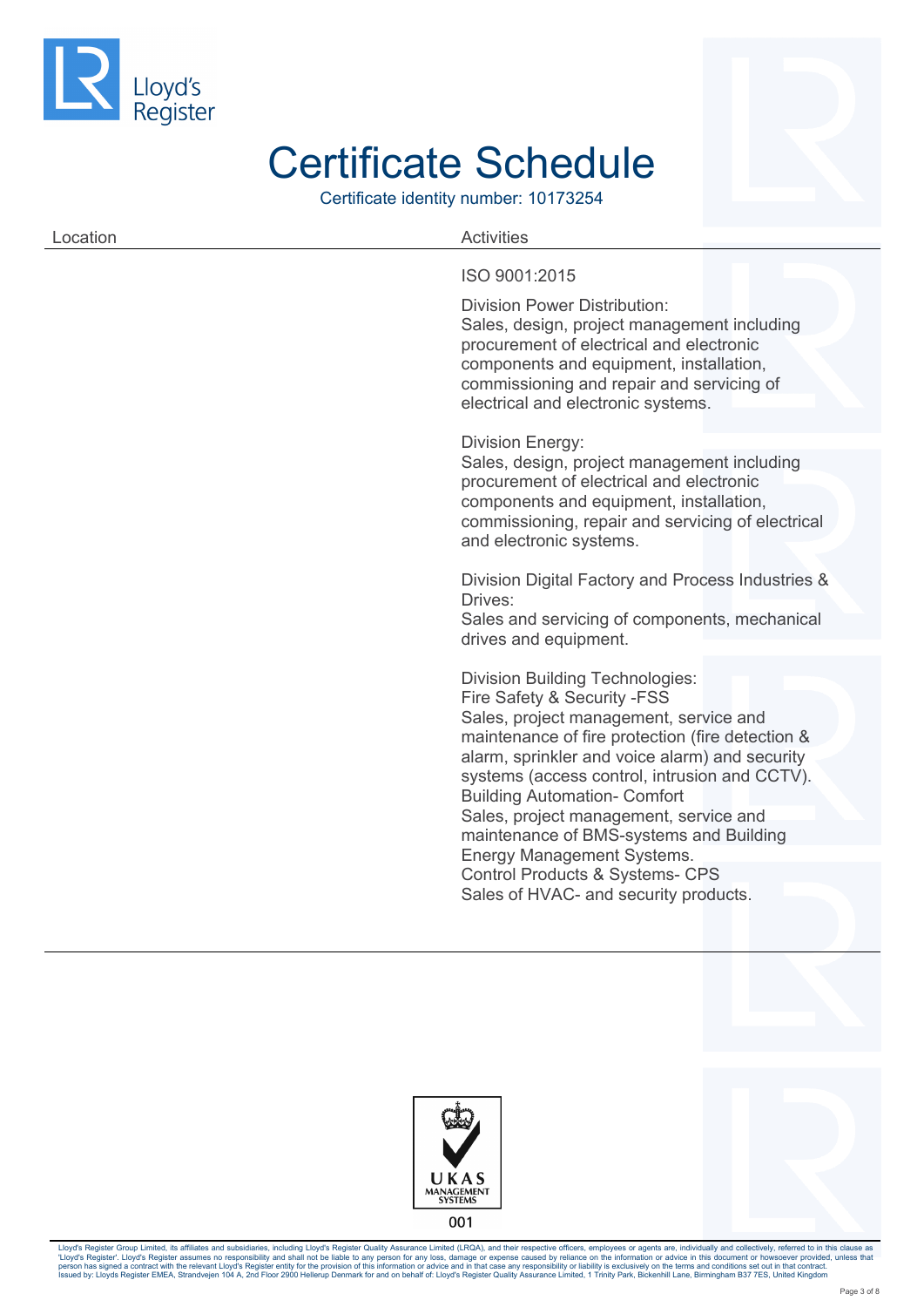

Certificate identity number: 10173254

#### Location **Activities** OHSAS 18001:2007 Division Power Distribution: Sales, design, project management including procurement of electrical and electronic

components and equipment, installation, commissioning and repair and servicing of electrical and electronic systems. Division Energy: Sales, design, project management including

procurement of electrical and electronic components and equipment, installation, commissioning, repair and servicing of electrical and electronic systems.

Division Digital Factory and Process Industries & Drives:

Sales and servicing of components, mechanical drives and equipment.

Division Building Technologies: Fire Safety & Security -FSS Sales, project management, service and maintenance of fire protection (fire detection & alarm, sprinkler and voice alarm) and security systems (access control, intrusion and CCTV). Building Automation- Comfort Sales, project management, service and maintenance of BMS-systems and Building Energy Management Systems. Control Products & Systems- CPS Sales of HVAC- and security products.



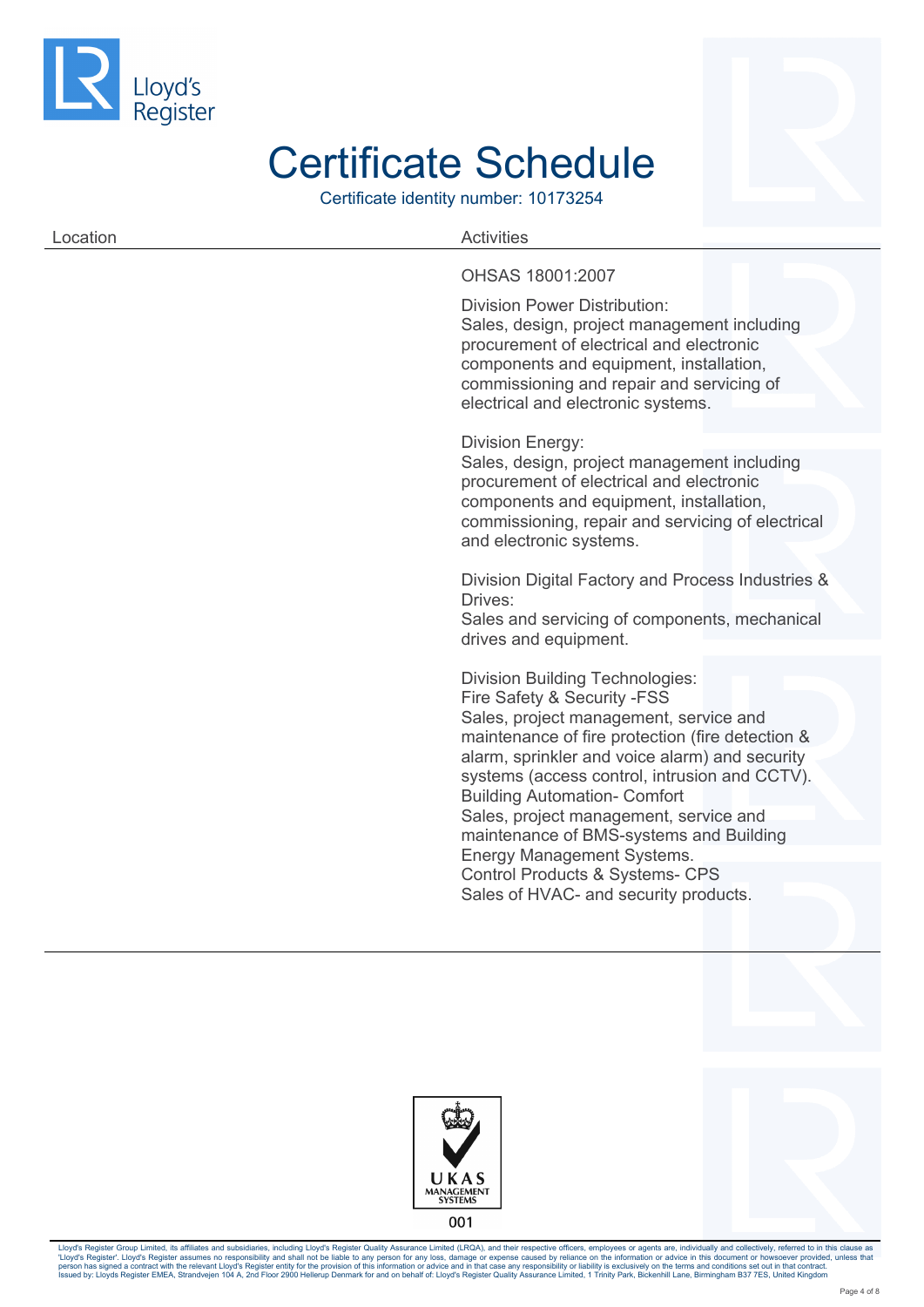

Certificate identity number: 10173254

| Location                                     | <b>Activities</b>                                                                                                                                                                                                                                                       |
|----------------------------------------------|-------------------------------------------------------------------------------------------------------------------------------------------------------------------------------------------------------------------------------------------------------------------------|
| Bredskifte Allé 15, 8210 Århus Vest, Denmark | ISO 14001:2015<br>Division Digital Factory and Process Industries &<br>Drives:<br>Sales and servicing of components, mechanical<br>drives and equipment.                                                                                                                |
|                                              | <b>Division Building Technologies:</b><br>Fire Safety & Security - FSS<br>Sales, project management, service and                                                                                                                                                        |
|                                              | maintenance of fire protection (fire detection &<br>alarm, sprinkler and voice alarm) and security<br>systems (access control, intrusion and CCTV).                                                                                                                     |
|                                              | ISO 9001:2015                                                                                                                                                                                                                                                           |
|                                              | Division Digital Factory and Process Industries &<br>Drives:                                                                                                                                                                                                            |
|                                              | Sales and servicing of components, mechanical<br>drives and equipment.                                                                                                                                                                                                  |
|                                              | <b>Division Building Technologies:</b><br>Fire Safety & Security - FSS<br>Sales, project management, service and<br>maintenance of fire protection (fire detection &<br>alarm, sprinkler and voice alarm) and security<br>systems (access control, intrusion and CCTV). |
|                                              | OHSAS 18001:2007                                                                                                                                                                                                                                                        |
|                                              | Division Digital Factory and Process Industries &<br>Drives:<br>Sales and servicing of components, mechanical<br>drives and equipment.                                                                                                                                  |
|                                              | <b>Division Building Technologies:</b><br>Fire Safety & Security - FSS<br>Sales, project management, service and<br>maintenance of fire protection (fire detection &<br>alarm, sprinkler and voice alarm) and security<br>systems (access control, intrusion and CCTV). |
|                                              |                                                                                                                                                                                                                                                                         |

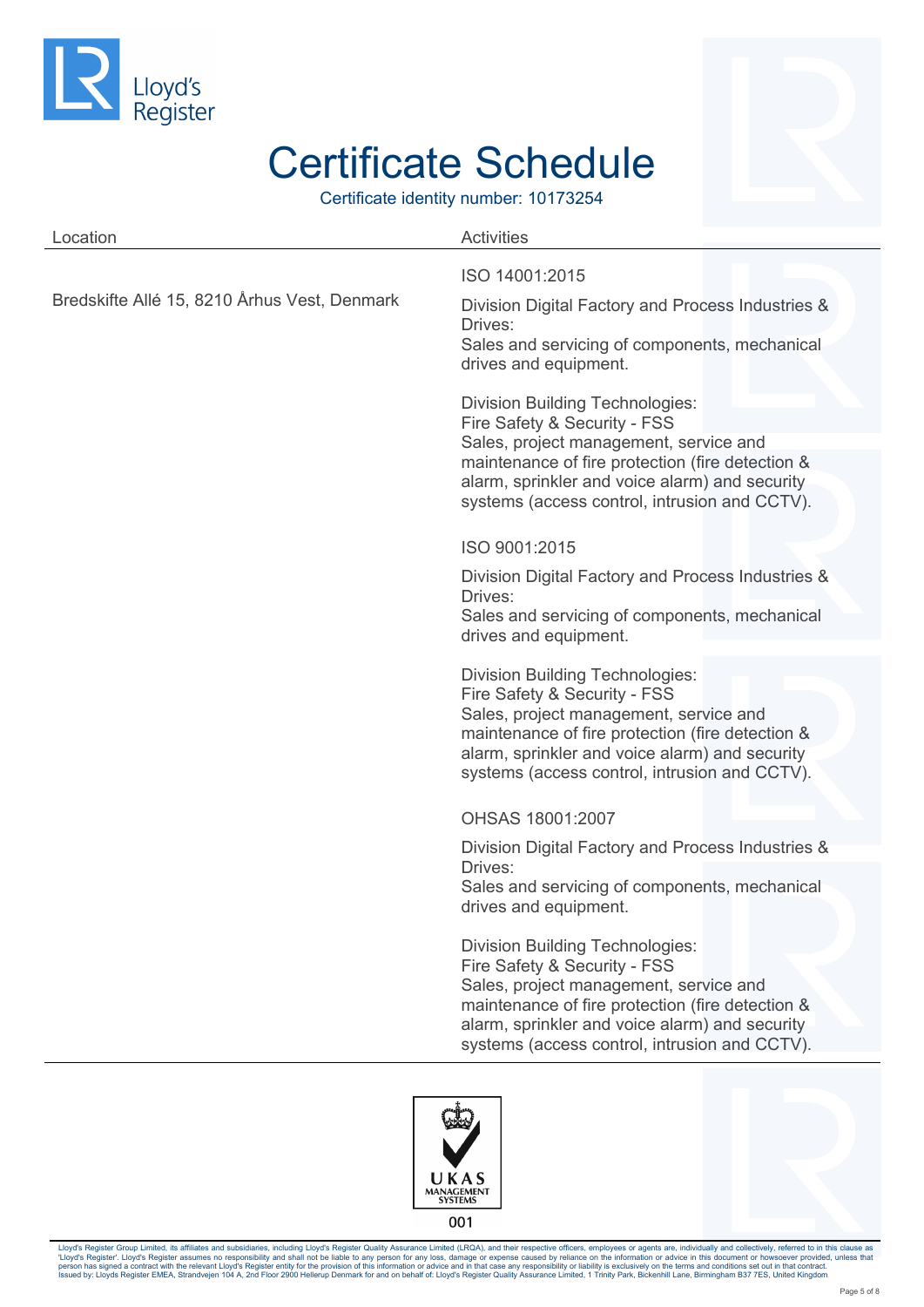

Certificate identity number: 10173254

| Location                              | <b>Activities</b>                                                                                                                                                                                                                |
|---------------------------------------|----------------------------------------------------------------------------------------------------------------------------------------------------------------------------------------------------------------------------------|
|                                       | ISO 14001:2015                                                                                                                                                                                                                   |
| Hjulmagervej 4 B, 7100 Vejle, Denmark | <b>Division Building Technologies:</b><br><b>Building Automation- Comfort</b><br>Sales, project management, service and<br>maintenance of BMS-systems.<br>Fire Safety & Security - FSS<br>Sales, project management, service and |
|                                       | maintenance of fire protection (fire detection &                                                                                                                                                                                 |
|                                       | alarm, sprinkler and voice alarm) and security<br>systems (access control, intrusion and CCTV).                                                                                                                                  |
|                                       | <b>Division Energy:</b><br>Design, project management including<br>procurement of electrical and electronic<br>components and equipment, installation,<br>commissioning and servicing of electrical and<br>electronic systems.   |
|                                       | Division Digital Factory and Process Industries &                                                                                                                                                                                |
|                                       | Drives:<br>Servicing of components, mechanical drives and<br>equipment.                                                                                                                                                          |



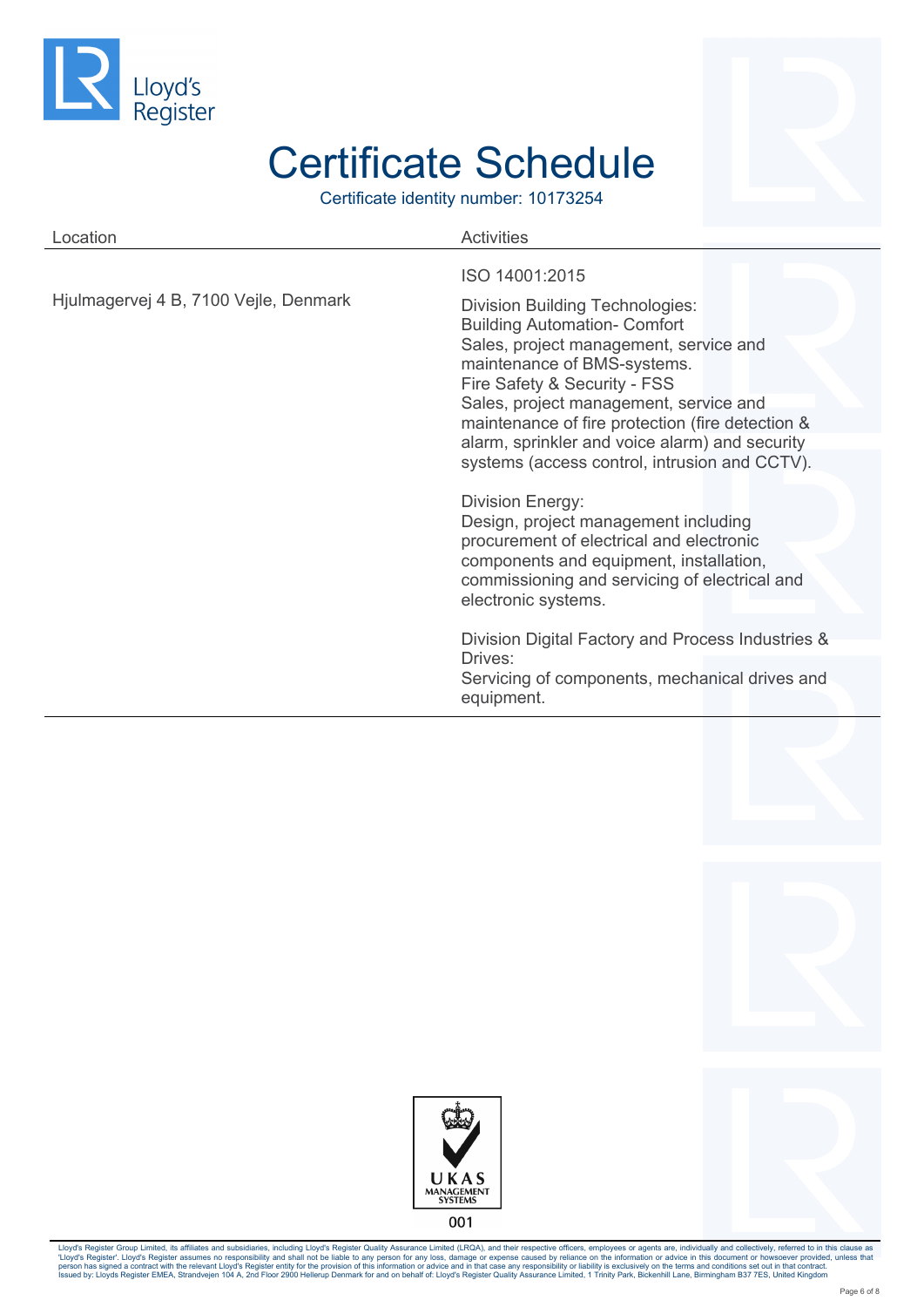

Certificate identity number: 10173254

#### Location **Activities** ISO 9001:2015 Division Building Technologies: Building Automation- Comfort

Sales, project management, service and maintenance of BMS-systems. Fire Safety & Security - FSS Sales, project management, service and maintenance of fire protection (fire detection & alarm, sprinkler and voice alarm) and security systems (access control, intrusion and CCTV).

#### Division Energy:

Design, project management including procurement of electrical and electronic components and equipment, installation, commissioning and servicing of electrical and electronic systems.

Division Digital Factory and Process Industries & Drives:

Servicing of components, mechanical drives and equipment.